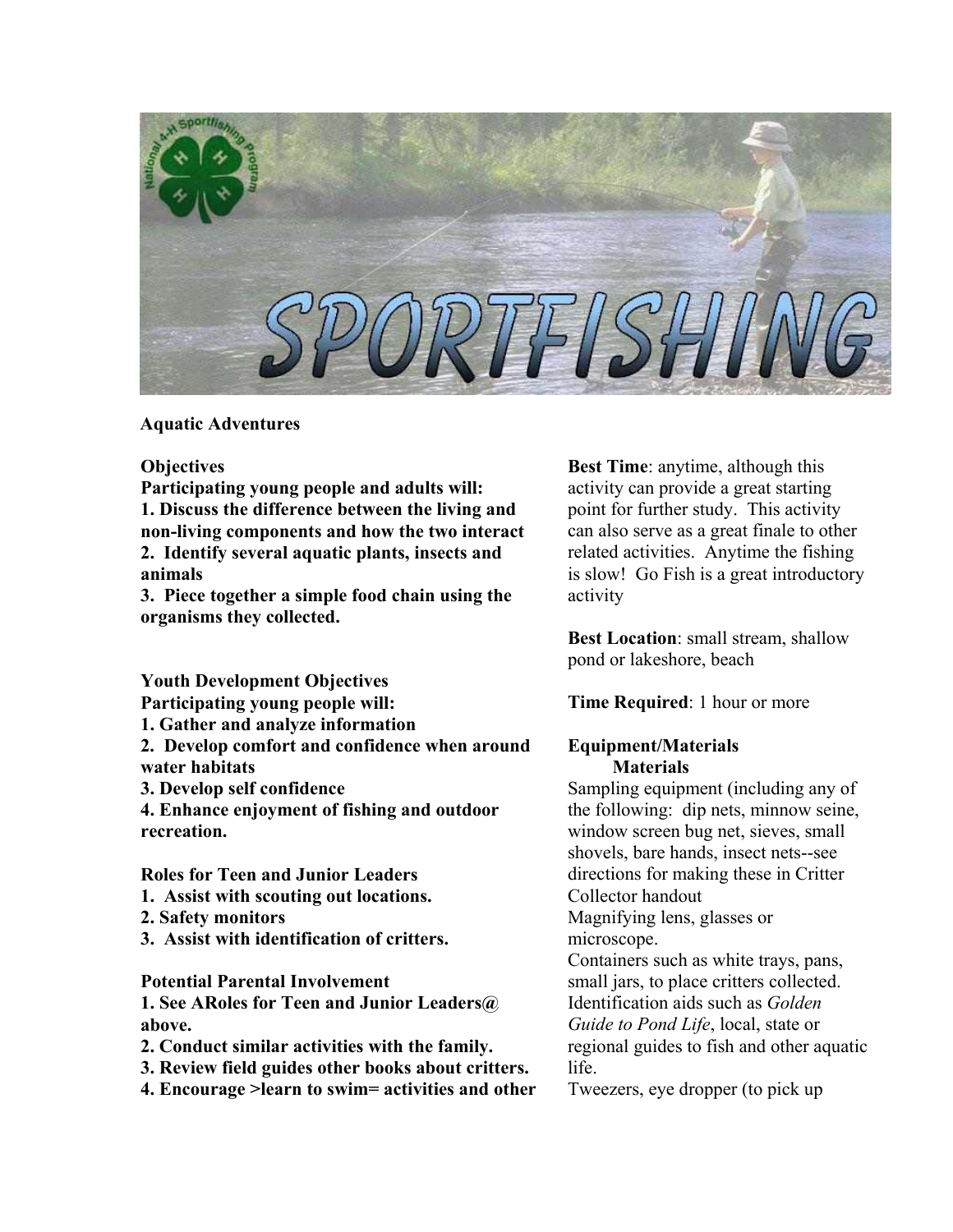**activities which increase comfort and confidenceBand safetyBaround water.** 

**Evaluation Activities/Suggestions** 

**1. Ask youth to sort organisms collected** 

**2. Ask youth to use field guides to identify organisms** 

**3. Use pictures or drawings as flash cards to test identification skills** 

**4. Youth draw pictures of critters collected.** 

**5. Youth draw food chain or web.** 

**6. Prepare a habitat map of site, noting locations of critters, and physical habitat (bottom, flow etc)** 

small critters) Thermometer Waders, hip-boots, rubber boots, or "creek tennies" for each student in the water OPTIONAL: pH and dissolved oxygen test kits

#### **Safety Considerations**

Anytime youth are in or near the water appropriate safety precautions must be made. Pick a location with a firm bottom and is easily accessible. The shallow end of pond, small creek or stream are ideal.. Visit the site prior to the session. Make sure participants know how to dress, i.e. old shoes, shorts, hip boots. All participants should wear shoes or boots. Throw bags and other lifesaving devices are also recommended. Extra caution must be used when collecting in cold water (less than 70 degrees. Youth should get out and take breaks. Blankets and dry clothes are also recommended.

**References**Caduto, M. J., 1985, *Pond and Brook: a Guide to Nature in Freshwater Environments*, Prentice Hall, Englewood Cliffs NJ ISBN 0-87451-509-2

Schmidt, B, 1991, *Sportfishing and Aquatic Resources Handbook*, pp 61- 86, Kendall Hunt Publishing, Dubuque IA ISBN 0-8403-6599-3

Schmidt, B, 1997, *Advanced Sportfishing and Aquatic Resources Handbook*, pp. 73-98, 105-110, Kendall Hunt Publishing, Dubuque IA. ISBN 0- 7872-3544-x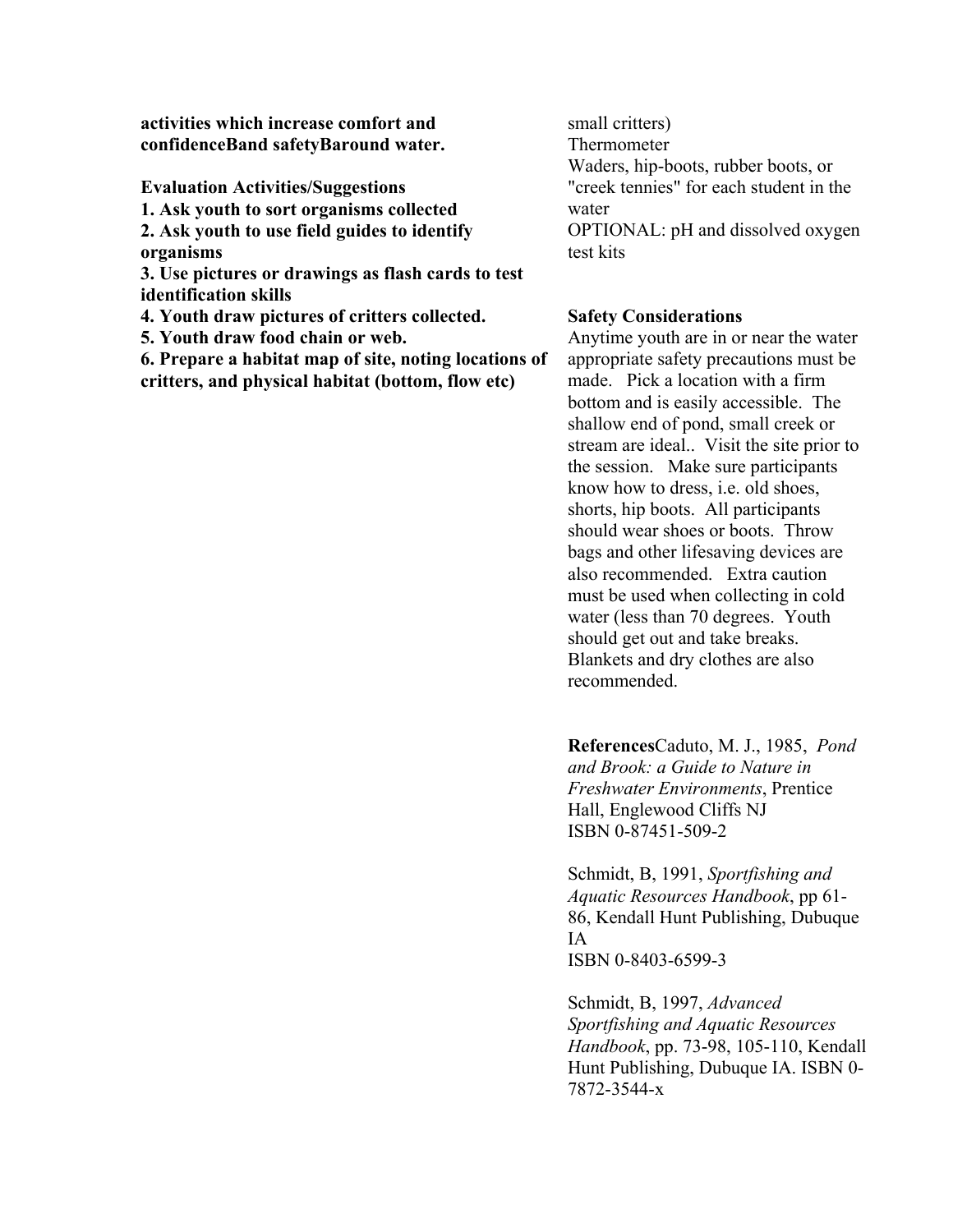#### **Lesson Outline**:

#### **Presentation**

I. Community a. Non living 1. water (a) temperature 2. rocks, bottom 3. chemical (a) dissolved oxygen (b) pH b. Living 1. Fish 2. Insects 3. Other invertebrates

Reid, George, K. 1987, 1967, *Golden Guide to Pond Life: A Guide to Common Plants and Animals of North American Ponds and Lakes*, Golden Press, NY, ISBN 0-301-24017-7

#### **Application**

Take participants to site and **REVIEW** concepts of community, habitat, food chains and webs, living vs. nonliving. **TELL** them the ground rules, set time limits, and identify hazards. Should **DEMONSTRATE** use of sampling gear. Also **TELL** them to bring back anything they collect.

Ask youth to **OBSERVE** the site & its features. **BRAINSTORM** the places where they would expect to find critters. **BRAINSTORM** list of critters they **PREDICT** will be found. Youth should **RECORD** information (names, drawings, sketches) about the critters they **COLLECT** or **OBSERVE.**

Allow youth to sample site. If test kits are used, group can be divided between collection of non-living data and living data. Youth can **IDENTIFY** their catch either: (1) as they collect, (2) wait till the end to identify everything, or (3) a combination of (1) and (2).

After specified time call everyone back and collect sampling gear.

**REVIEW** the concepts discussed earlier such as living vs. non-living and have them relate their observations. Use this time to **DISCUSS** what was collected, **IDENTIFYING** as best they/you can (if you have no idea, use terms like six-legger).

Ask them to **ANALYZE** the information they have gathered and **DESCRIBE** a simple food chain using the critters collected. If you did any water sampling, discuss those results at this time.